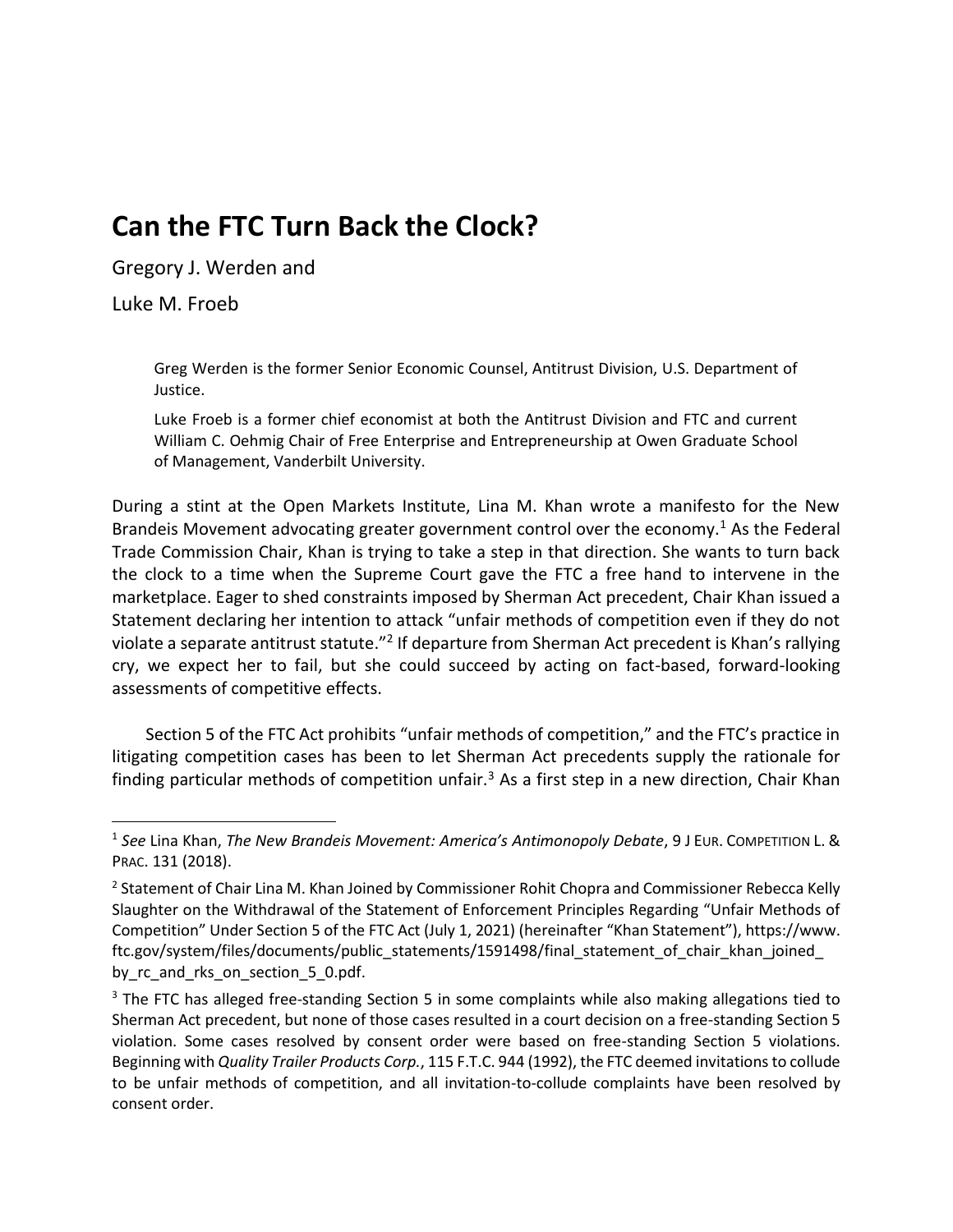pushed through a party-line vote to rescind a 2015 Statement of principles adopted by the FTC under Chair (and fellow Democrat) Edith Ramirez<sup>4</sup> which went a long way toward codifying that practice. The 2015 Statement pledged to apply "a framework similar to the rule of reason" under which "an act or practice challenged by the Commission must cause, or be likely to cause, harm to competition or the competitive process."

The Khan Statement repudiates that pledge on the basis<sup>5</sup> that the "likelihood requirement would abrogate the Commission's statutory mandate to combat incipient wrongdoing *before* it becomes likely to harm consumers or competition."<sup>6</sup> However, the Khan Statement misconstrues both the rule of reason and the incipiency concept. As articulated by Justice Brandeis in *Chicago Board of Trade*, the rule of reason asks whether the conduct under review "merely regulates and perhaps thereby promotes competition or whether it is such as may suppress or even destroy competition."<sup>7</sup>

Justice Brandeis called his formulation of the rule of reason the "true test of legality," and it remains so today.<sup>8</sup> Nevertheless, Chair Khan adopted old Chicago School attacks on Justice Brandeis's formulation, $9$  and thus disassociated herself from Brandeis's only contribution to antitrust jurisprudence.<sup>10</sup> The question asked by Brandeis's "true test of legality" can be

<sup>4</sup> Statement of the Federal Trade Commission on the Issuance of Enforcement Principles Regarding "Unfair Methods of Competition" Under Section 5 of the FTC Act (Aug. 13, 2015), https://www.ftc.gov/system/ files/documents/public\_statements/735201/150813section5enforcement.pdf. The Statement was the culmination of a lengthy process begun under Chair William E. Kovacic with a 2008 public workshop. Workshop on Section 5 of the FTC Act as a Competition Statute (Oct. 17, 2008), https://www.ftc.gov/ sites/default/files/documents/public\_events/section-5-ftc-act-competition-statute/transcript.pdf.

<sup>&</sup>lt;sup>5</sup> Chair Khan did not invoke the Supreme Court's statement that the FTC could consider "public values beyond simply those enshrined in the letter or encompassed in the spirit of the antitrust laws." FTC v. Sperry & Hutchinson Co., 405 U.S. 233, 244 (1972). In 2010 Chair Kovacic advocated a policy statement treating unfair methods of competition as a "competition-based concept" and thus ignoring *Sperry & Hutchinson*. William E. Kovacic & Marc Winerman, *Competition Policy and the Application of Section 5 of the Federal Trade Commission Act*, 76 ANTITRUST L.J. 929, 944-47 (2010). The 2015 Statement followed that course, and Chair Khan has not suggested a different course.

<sup>6</sup> Khan Statement, *supra* note 2, at 6.

<sup>7</sup> Bd. of Trade of Chi. v. United States, 246 U.S. 231, 238 (1918).

<sup>8</sup> *See generally* GREGORY J.WERDEN, THE FOUNDATIONS OF ANTITRUST: EVENTS, IDEAS, AND DOCTRINES ch. 21 (2020); Gregory J. Werden, *Antitrust's Rule of Reason: Only Competition Matters*, 79 ANTITRUST L.J. 713 (2014).

<sup>9</sup> Khan Statement, *supra* note 2, at 5 & n.31. On the Chicago School attacks and their refutation, see WERDEN, *supra* note 8, at 133-35, 240.

 $10$  During almost 23 years on the Supreme Court, Brandeis wrote only two majority opinions in antitrust cases, and the other one was forgotten long ago. He rarely sided with the Department of Justice in its cases. See WERDEN, *supra* note 8, at 173-75.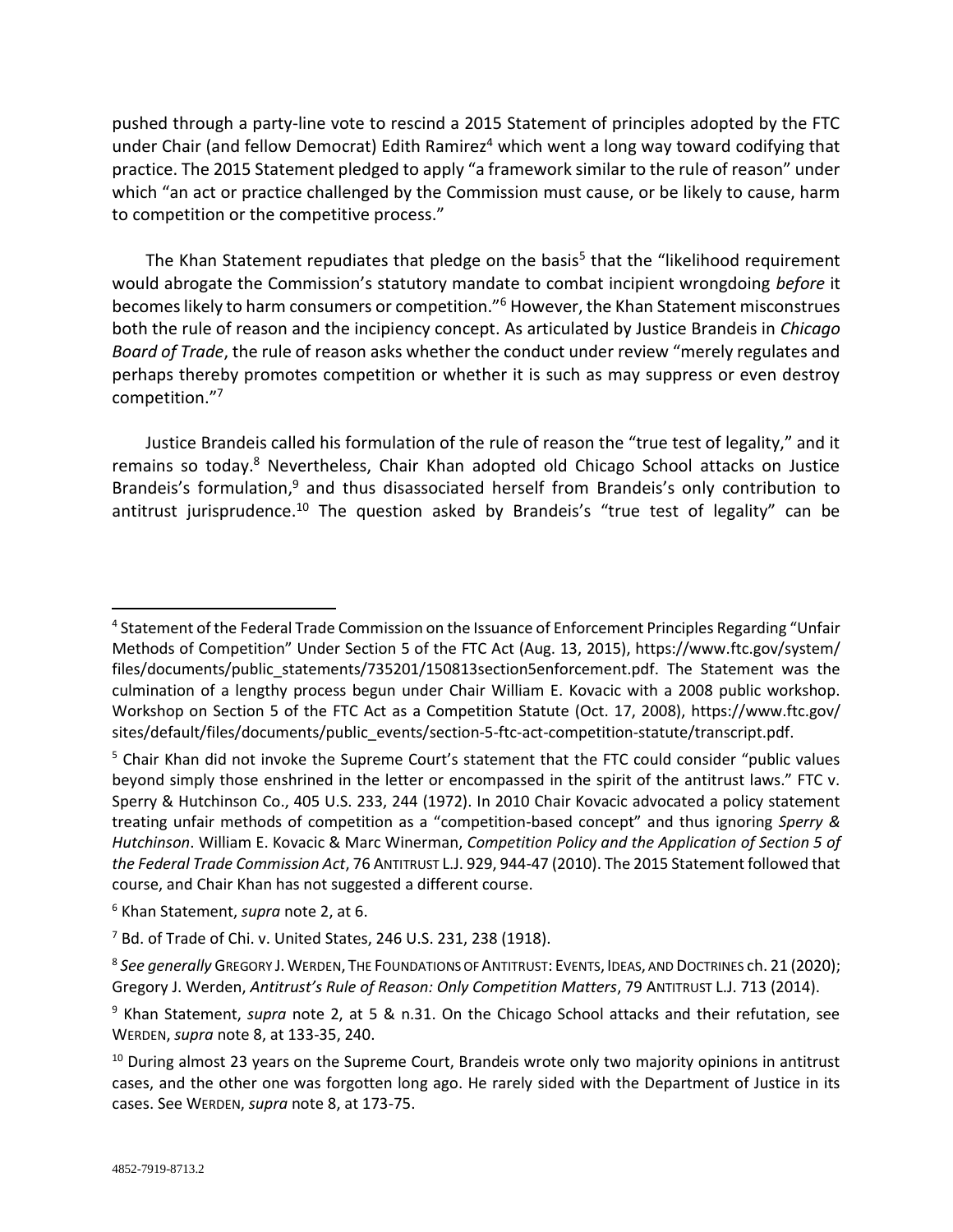answered in a forward-looking manner that embraces the incipiency concept, but answering the question requires a fact-intensive inquiry, $11$  which Khan might prefer to avoid.<sup>12</sup>

## **The Long and Winding Incipiency Road**

The incipiency concept originated in legislative activity leading to passage of the Clayton Act and the FTC Act, both of which were responses to widespread dissatisfaction with the Sherman Act.<sup>13</sup> The 1911 decisions in *American Tobacco* and *Standard Oil*<sup>14</sup> ordering the breakup of both companies are now hailed as landmark victories. At the time, however, some commentators and politicians saw the breakups as inadequate, and the adoption of the rule of reason was widely condemned.<sup>15</sup> As an FTC commissioner observed on the occasion of the agency's centennial, both the Clayton Act and the FTC Act were meant to be "forward-looking and designed to preempt anticompetitive practices in their incipiency."<sup>16</sup>

Throughout the 1912 presidential election campaign, candidate Woodrow Wilson advocated a new antitrust law with specific prohibitions to supplement the Sherman Act's general prohibitions. The Senate report on the bill that became the Clayton Act explained that it was intended:

to prohibit and make unlawful certain trade practices which, as a rule, singly and in themselves, are not covered by the [Sherman Act], or other existing antitrust acts, and thus, by making these practices illegal, to arrest the creation of trusts, conspiracies, and monopolies in their incipiency and before consummation.<sup>17</sup>

<sup>11</sup> *See Board of Trade*, 246 U.S. at 238 ("To determine [the question posed by the rule of reason] the court must ordinarily consider the facts peculiar to the business to which the restraint is applied; its condition before and after the restraint was imposed; the nature of the restraint and its effect, actual or probable. The history of the restraint, the evil believed to exist, the reason for adopting the particular remedy, the purpose or end sought to be attained, are all relevant facts.").

 $12$  Chair Khan rejects the rule of reason in part because it "leads to soaring enforcement costs." Khan Statement, *supra* note 2, at 5. Much of that cost arises from the need to discover and prove facts.

<sup>&</sup>lt;sup>13</sup> Sherman Act enforcement got off to a poor start because of vague statutory language, judicial reticence, and an acute lack of executive resources. *See* WERDEN, *supra* note 8, chs. 5, 7.

<sup>&</sup>lt;sup>14</sup> United States v. Am. Tobacco Co. 221 U.S. 106 (1911); Standard Oil Co. of N.J. v. United States, 221 U.S. 1 (1911).

<sup>15</sup> *See* WERDEN, *supra* note 8, chs. 10-12 (explaining, among other things, that the Supreme Court adopted the rule in language suggesting that it had been fully elaborated in common law, but that was not so).

<sup>&</sup>lt;sup>16</sup> The Clayton and FTC Acts: 100 Years of Looking Ahead, Remarks of Commissioner Terrell McSweeny at the Clayton Act 100th Anniversary Symposium (Dec. 4, 2014), https://www.ftc.gov/system/files/ documents/public\_statements/603341/mcsweeny\_-\_aba\_clayton\_act\_100th\_keynote\_12-04-14.pdf.

<sup>&</sup>lt;sup>17</sup> Report of the Senate Judiciary Committee, S. Rep. No. 63-698, at 1 (1914) (Charles A. Culberson, chairman).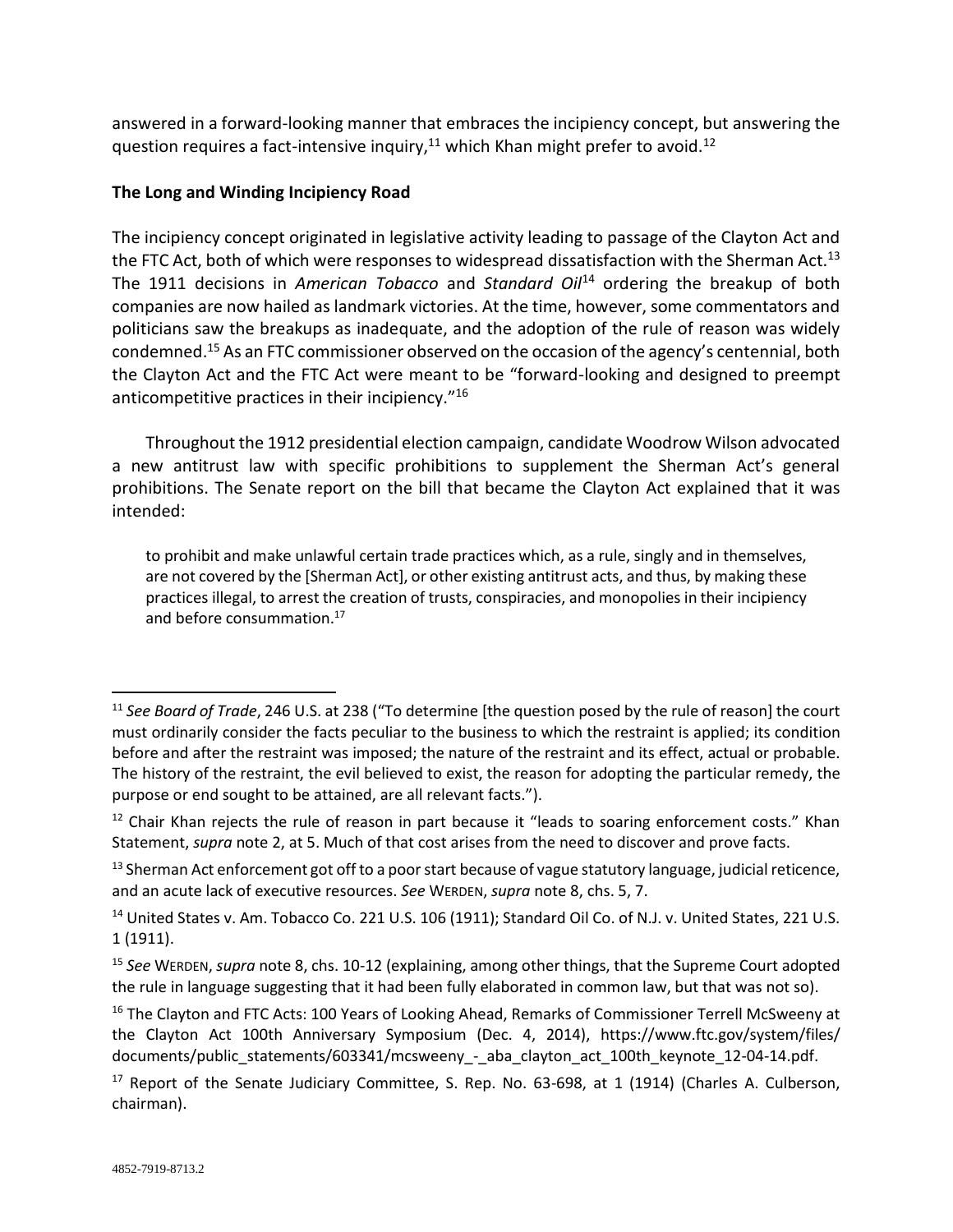The Supreme Court acknowledged in an early case that: "The Clayton Act sought to reach the agreements embraced within its sphere in their incipiency  $\dots$ ."<sup>18</sup>

Throughout the 1912 campaign, Wilson opposed candidate Teddy Roosevelt's idea of an expert agency with antitrust enforcement powers, and President Wilson initially proposed an expert agency with powers only to collect data and write reports. After the House of Representatives passed legislation creating that sort of FTC, advisors Joseph E. Davies and George Rublee talked President Wilson into adding Section 5 and making the FTC into an administrative enforcement agency.<sup>19</sup> From that point on, the FTC Act and the Clayton Act have been different means to the same end.

In an early FTC Act decision, Justice Brandeis quoted Senator Albert B. Cummins on the purpose of the FTC Act:

Unfair competition must usually proceed to great lengths and be destructive of competition before it can be seized and denounced by the antitrust law. . . . The purpose of this bill . . . is to seize the offender before his ravages have gone to the length necessary in order to bring him within the law that we already have. $20$ 

The Supreme Court rightly observed that "one of the hopes of those who sponsored the Federal Trade Commission Act [was] that its effect might be prophylactic and that through it attempts to bring about complete monopolization of an industry might be stopped in their incipiency."<sup>21</sup>

The Senate report on the Cellar-Kefauver Act, which amended Section 7 of the Clayton Act in 1950 to make it into a merger prohibition, reasserted the incipiency concept: "The intent here, as in other parts of the Clayton Act, is to cope with monopolistic tendencies in their incipiency and well before they have attained such effects as would justify a Sherman Act proceeding." $^{22}$ 

<sup>18</sup> Standard Fashion Co. v. Magrane-Houston Co., 258 U.S. 346, 356 (1922). *See* FTC v. Raladam Co., 283 U.S. 643, 647 (1931) ("The Clayton Act . . . was intended to reach in their incipiency agreements embraced within the sphere of the Sherman Act.").

<sup>19</sup> *See* WERDEN, *supra* note 8, ch. 12.

<sup>20</sup> Statement of Albert B. Cummins, 51 CONG. REC. 11,455 (July 1, 1914), *quoted by* FTC v. Gratz, 253 U.S. 421, 435 n.1c (1922) (Brandeis, J., dissenting). Cummins was a leading advocate for the creation of the FTC, but Brandeis misidentified him as the "chairman of the committee which reported the bill."

 $21$  Fashion Originators' Guild of Am. v. FTC, 312 U.S. 457, 466 (1941). In 1953 the Court (through Justice William O. Douglas) found it "clear that the Federal Trade Commission Act was designed to supplement and bolster the Sherman Act and the Clayton Act—to stop in their incipiency acts and practices which, when full blown, would violate those Acts . . . ." FTC v. Motion Picture Advert. Serv. Co., 344 U.S. 392, 394- 95 (1953) (citation omitted). It is unclear in what sense the Court meant that the FTC Act would supplement the Clayton Act, in part because the FTC Act became law before the Clayton Act.

 $22$  Senate Judiciary Committee, S. Rep. No. 81-1775, at 4-5 (1950).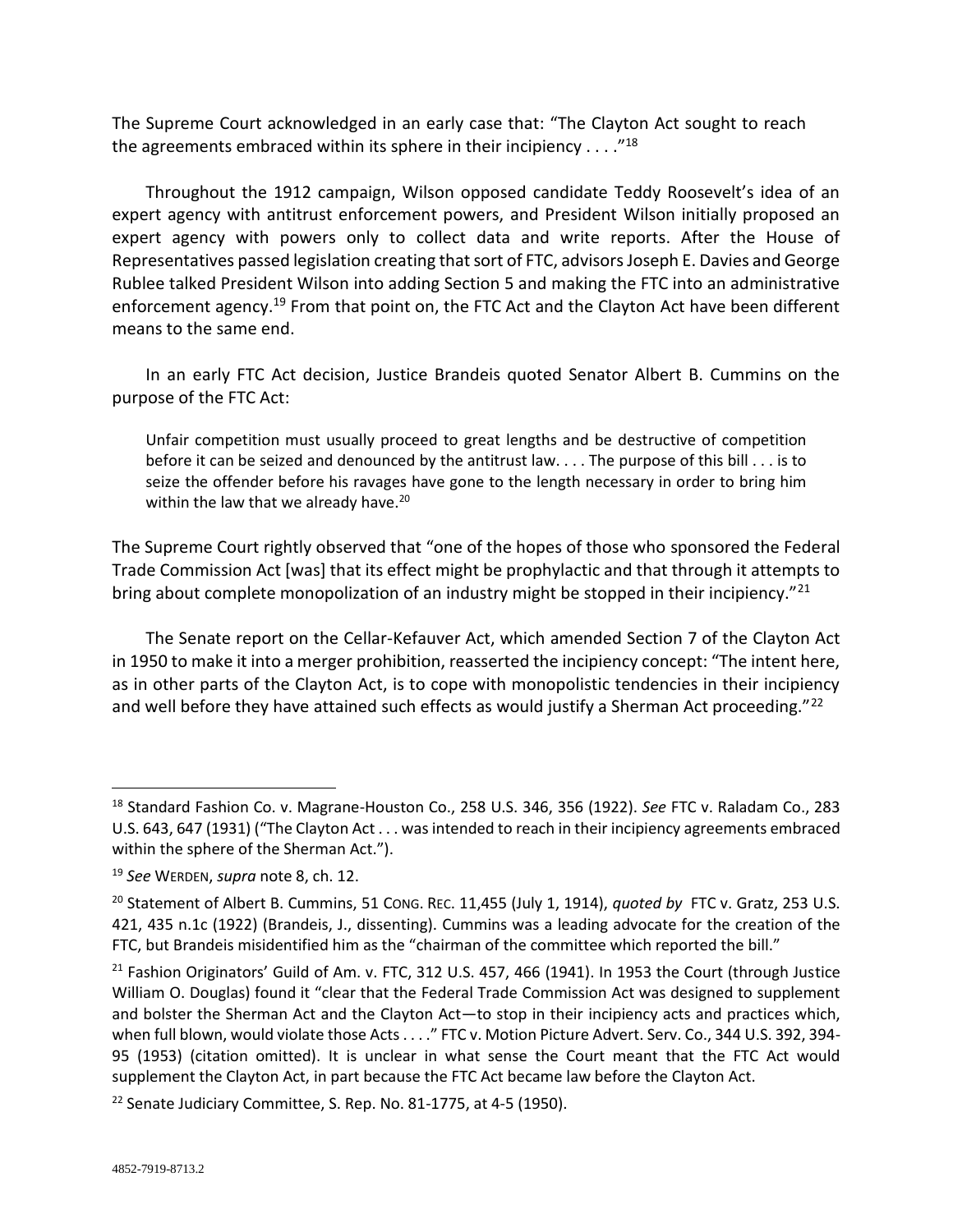The 1960s was antitrust law's incipiency decade, and most of the Supreme Court decisions invoking the incipiency concept were Section 7 cases. In *Brown Shoe*, the Court declared its obligation to follow "the mandate of Congress that tendencies toward concentration in industry are to be curbed in their incipiency."<sup>23</sup> And *Philadelphia National Bank* explained that "what is meant when it is said that the amended § 7 was intended to arrest anticompetitive tendencies in their 'incipiency'" is that a merger can be condemned on the basis of "a prediction of its impact upon competitive conditions in the future. $124$  Other 1960s decisions invoked the incipiency concept to help explain why particular mergers were held to violate Section 7.<sup>25</sup>

Merger decisions still mention the incipiency concept,<sup>26</sup> and the 2019 *AT&T–Time-Warner* decision by the D.C. Circuit explained that the congressional policy of "halting incipient monopolies and trade restraints outside the scope of the Sherman Act" is manifest in Section 7's "reasonable probability" standard.<sup>27</sup> The court added: "Although Section 7 requires more than a 'mere possibility' of competitive harm, it does not require proof of certain harm. Instead, the government must show that the proposed merger is likely to substantially lessen competition, which encompasses a concept of 'reasonable probability."<sup>28</sup>

### **1960s and 1980s Unfair Methods of Competition Cases**

In the 1960s, when the Supreme Court was condemning every merger that came before it and citing the incipiency concept, the Court decided two non-merger FTC cases now cited for the proposition that Section 5 goes beyond the Sherman Act. One concerned an arrangement between Goodyear and a chain of gas stations under which the chain's retailers and wholesalers promoted Goodyear's tires, batteries, and accessories. The Court noted that there are "many unfair methods of competition that do not assume the proportions of antitrust violations," and upheld the FTC's order terminating the arrangement on the basis that its competitive impact was similar to that of arrangements condemned under the Clayton and Sherman Acts.<sup>29</sup>

<sup>23</sup> Brown Shoe Co. v. United States, 370 U.S. 294, 346 (1962).

<sup>&</sup>lt;sup>24</sup> United States v. Philadelphia Nat'l Bank, 374 U.S. 321, 362 (1963).

<sup>&</sup>lt;sup>25</sup> FTC v. Procter & Gamble Co., 386 U.S. 568, 577 (1967); United States v. Von's Grocery Co., 384 U.S. 270, 278 (1966); United States v. Cont'l Can Co., 378 U.S. 441, 451, 465 (1964); United States v. Penn-Olin Chem. Co., 378 U.S. 158, 170-71 (1964). The Supreme Court most recently referred to the incipiency concept in the 1986 *Cargill* decision. Cargill, Inc. v. Monfort of Colo., Inc., 479 U.S. 104, 124-25 (1986).

 $^{26}$  United States v. AT&T, Inc., 916 F.3d 1029, 1032 (D.C. Cir. 2019); St. Alphonsus Med. Ctr.–Nampa v. St. Luke's Health Sys., 778 F.3d 775, 783 (9th Cir. 2015); Polypore Int'l, Inc. v. FTC, 686 F.3d 1208, 1214 (11th Cir. 2012); Chicago Bridge & Iron Co. NV v. FTC, 534 F.3d 410, 423, 428 (5th Cir. 2008); United States v. Dairy Farmers of Am., Inc., 426 F.3d 850, 858 (6th Cir. 2005); Midwestern Mach. v. Nw. Airlines, 392 F.3d 265, 269 (8th Cir. 2004).

<sup>27</sup> *AT&T*, 916 F.3d at 1032 (internal quotations and citations omitted).

<sup>28</sup> *Id.* (citation omitted).

<sup>&</sup>lt;sup>29</sup> Atl. Refining Co. v. FTC, 381 U.S. 357, 369 (1965).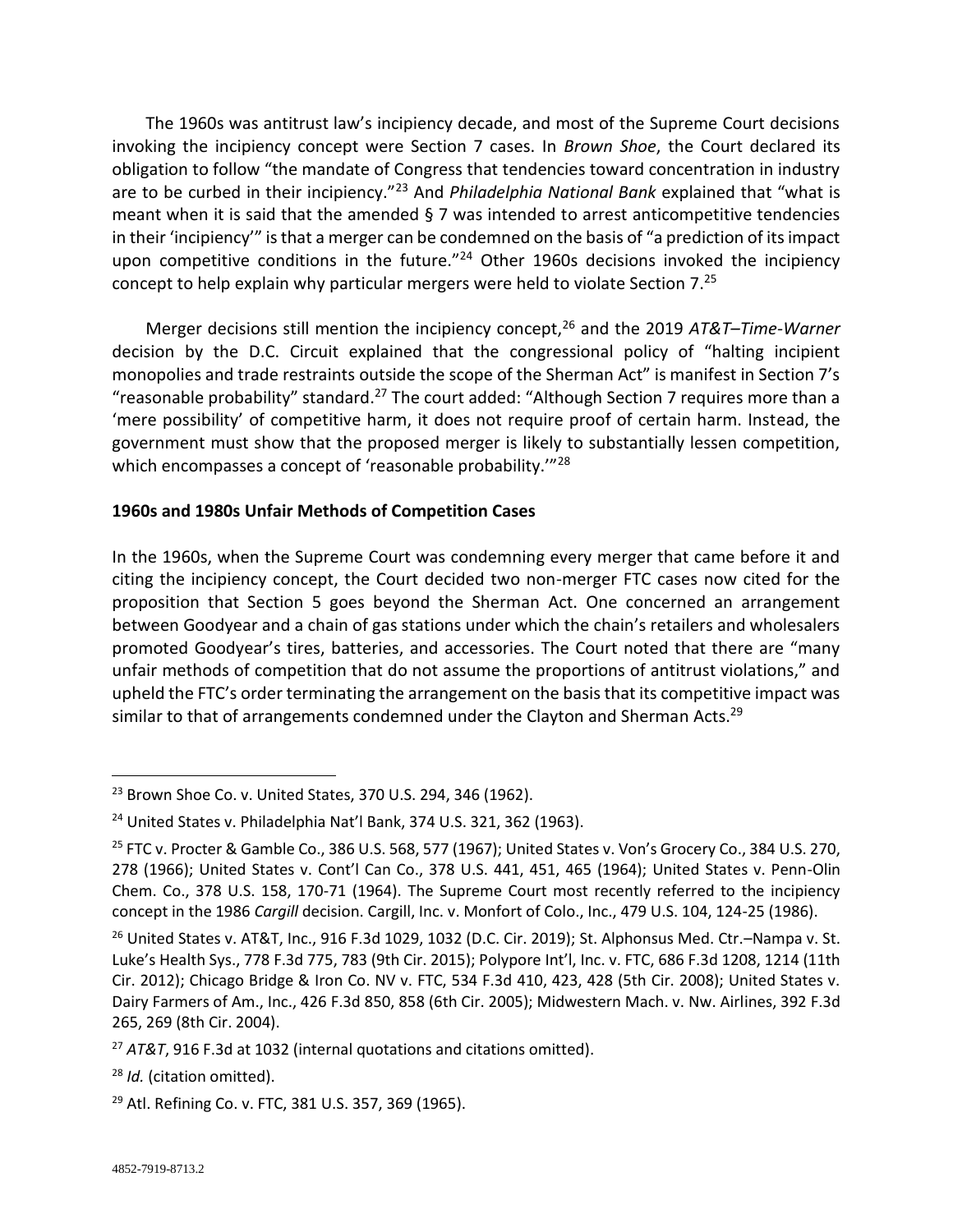In the other case, shoe manufacturer Brown Shoe provided some retailers with services in return for a pledge to carry no lines of shoes "conflicting with" Brown's lines. Although retailers did carry other lines of shoes, the FTC held that the scheme violated Section 5 and Section 3 of the Clayton Act.<sup>30</sup> An appeals court held that that the FTC was wrong on both.<sup>31</sup> The Supreme Court reversed in a terse opinion that purported to distinguish FTC Act and Clayton Act standards: While a Clayton Act Section 3 violation required proof that the effect of the practice "may be substantially to lessen competition," the Court held that the FTC had the "power under § 5 to arrest trade restraints in their incipiency without proof that they amount to an outright violation of § 3 of the Clayton Act or other provisions of the antitrust laws."<sup>32</sup> It was sufficient to violate Section 5 that the effect of Brown's contracts with retailers was "substantially to limit their trade with Brown's competitors."<sup>33</sup>

The outcomes of these cases might have been the same if the Justice Department had brought them under the Sherman Act, $34$  and they would not be successful today under the FTC Act. In particular, Brown Shoe's conduct is now considered "competitively harmless,"<sup>35</sup> and the Supreme Court surely would unanimously reject any attack on it. Brown Shoe was far from dominant; its market share was just 5 percent, and it was not the largest shoe manufacturer. The HHI was only 170, and close to a thousand shoe manufacturers operated in the U.S.

The foregoing cases involved vertical agreements, but unilateral conduct was addressed in three subsequent appellate decisions. The first was *Official Airline Guides*. Before modern technology, the source of airline schedule information was the Official Airline Guide (OAG). Beginning in 1969, the OAG was a low-tech, two-sided platform: airlines paid to publish their schedules, and users (travel agents and businesses with frequent travel) paid for twice-monthly hard copies of the schedules. The OAG listed direct flights and connections, but it omitted connections between certified and commuter airlines. As a result, commuter airlines were hampered somewhat, even though travelers could build their own connections to commuter airlines. In view of Sherman Act precedent giving firms a great deal of freedom to decide with

<sup>30</sup> Brown Shoe Co., 62 F.T.C. 679, 717 (1963).

<sup>31</sup> Brown Shoe Co. v. FTC, 339 F.2d 45, 56 (8th Cir. 1964).

<sup>32</sup> FTC v. Brown Shoe Co., 384 U.S. 316, 322 (1966).

<sup>33</sup> *Id.* at 321.

<sup>&</sup>lt;sup>34</sup> The Court credited the FTC's finding that Brown Shoe "effectively foreclosed Brown's competitors from selling to a substantial number of retail shoe dealers." *Id.* at 319. And in the former case, the Court credited the FTC's finding that the arrangement had the "central competitive characteristic" of tying. *Atlantic Refining*, 381 U.S. at 369. Either finding could have been the basis for a Sherman Act violation. *See* Kovacic & Winerman, *supra* note 5, at 936 ("prevailing jurisprudence of the period perhaps had established a zone of liability under the Clayton and Sherman Acts that was so expansive that it required no further extension through Section 5").

<sup>35</sup> Herbert J. Hovenkamp, *The Federal Trade Commission and the Sherman Act*, 62 FLA. L. REV. 871, 886 (2010). *See also* John L. Peterman, *The Federal Trade Commission v. Brown Shoe Company*, 18 J.L.& ECON. 361 (1975).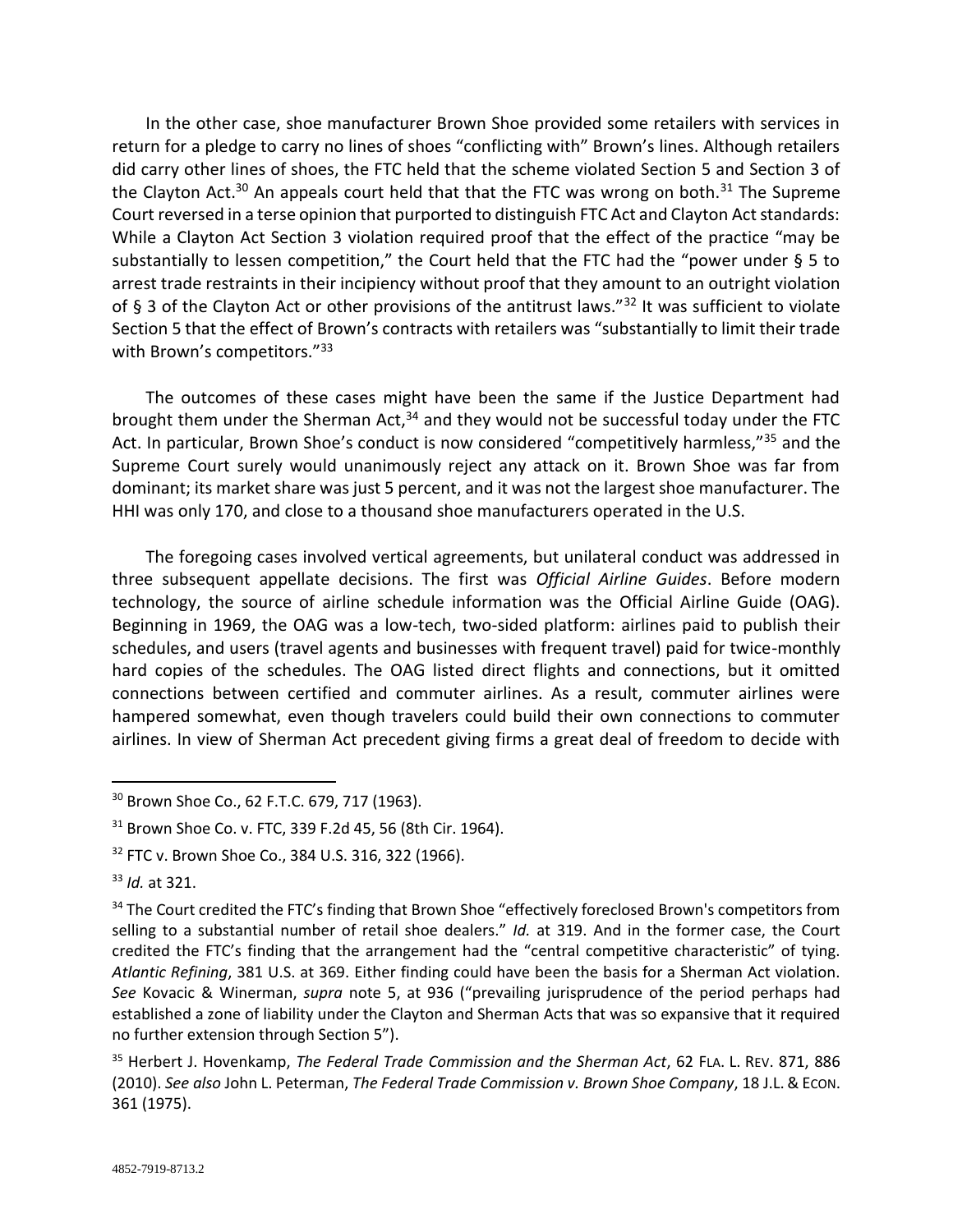whom to do business, the Second Circuit held that allowing the FTC to force the OAG to list additional connections "would give the FTC too much power to substitute its own business judgment for that of the monopolist in any decision that arguably affects competition in another industry."<sup>36</sup>

*Boise Cascade* concerned the delivered pricing schemes used by producers of plywood in the southeastern United States. The southeastern plywood mills were latecomers to the industry and competed with long-established mills in Oregon and Washington. The southeastern mills produced a somewhat inferior product from different trees species, so they sold their plywood at a slightly lower price. Each southeastern mill unilaterally established a pricing system keyed to the delivered price of plywood quoted by mills in Oregon and Washington. Similar pricing systems had been the subject of much prior litigation when they were the product of agreements among horizontal competitors, but the FTC condemned the pricing schemes without finding an agreement.<sup>37</sup>

The Ninth Circuit held that the FTC provided "little more than a theory of the likely effect of the challenged pricing practices" and that there was "a complete absence of meaningful evidence in the record that price levels in the southern plywood industry reflect an anticompetitive effect."<sup>38</sup> The court declined the FTC's suggestion that it should "sustain the order on the basis of something less than substantial evidence [of] an anticompetitive effect."<sup>39</sup> The court acknowledged the FTC's power to "to restrain practices . . . which, although not yet having grown into Sherman Act dimensions would, most likely do so if left unrestrained," but found no basis for dispensing with the requirement of anticompetitive effects.<sup>40</sup>

Finally, the *Ethyl* case concerned pricing practices used by the four producers of tetraethyl lead, an octane booster in gasoline. The practices were quoting prices only on a delivered basis, employing most-favored-nations clauses, providing at least 30 days advance notice of a price increase, and publicizing price increases in advance. Ethyl Corp. introduced the practices when it was the only producer, and subsequent entrants adopted them as they entered. The FTC concluded that the practices were partly to blame for the industry's noncompetitive performance and ordered the two largest producers, Ethyl and du Pont, to cease using them.<sup>41</sup>

In vacating the FTC's order, the Second Circuit reasoned that:

As the Commission moves away from attacking conduct that is either a violation of the antitrust laws or collusive, coercive, predatory, restrictive or deceitful, and seeks to break new ground by

<sup>41</sup> Ethyl Corp., 101 F.T.C. 425 (1983).

<sup>36</sup> Official Airline Guides, Inc. v. FTC, 630 F.2d 920, 927 (2d Cir. 1980).

<sup>37</sup> Boise Cascade Corp., 91 F.T.C. 1 (1978).

<sup>38</sup> Boise Cascade Corp. v. FTC, 637 F.2d 573, 578-79 (9th Cir. 1980).

<sup>39</sup> *Id.* at 581.

<sup>40</sup> *Id.* (quoting FTC v. Cement Inst., 333 U.S. 683, 708 (1948)).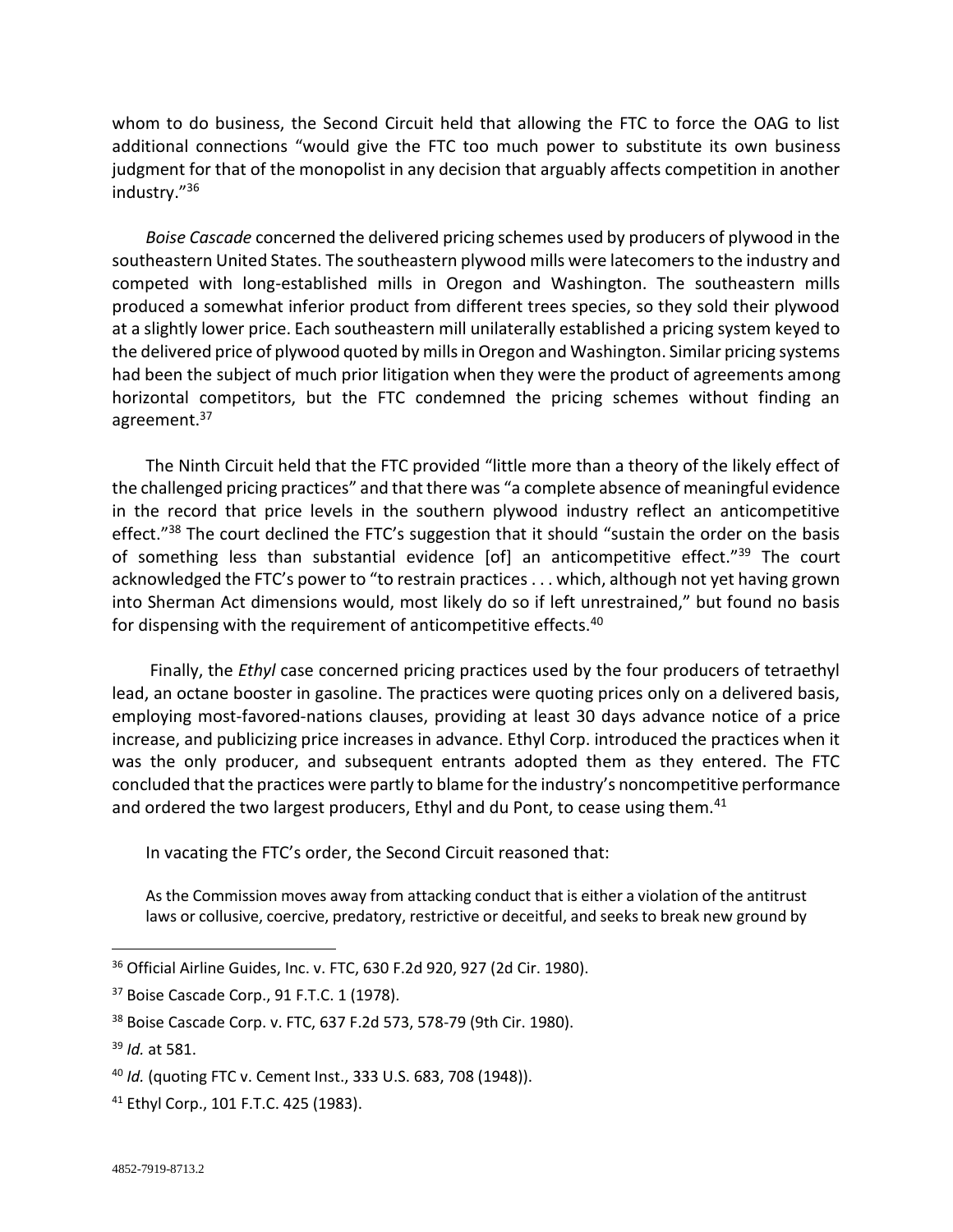enjoining otherwise legitimate practices, the closer must be our scrutiny upon judicial review. A test based solely upon restraint of competition, even if qualified by the requirement that the conduct be "analogous" to an antitrust violation, is so vague as to permit arbitrary or undue government interference with the reasonable freedom of action that has marked our country's competitive system.

. . . .

When a business practice is challenged by the Commission, even though, as here, it does not violate the antitrust or other laws and is not collusive, coercive, predatory or exclusionary in character, standards for determining whether it is "unfair" within the meaning of § 5 must be formulated to discriminate between normally acceptable business behavior and conduct that is unreasonable or unacceptable. Otherwise the door would be open to arbitrary or capricious administration of § 5; the FTC could, whenever it believed that an industry was not achieving its maximum competitive potential, ban certain practices in the hope that its action would increase competition.<sup>42</sup>

Finally, the court held that: "Even if the Commission has authority under § 5 to forbid legitimate, non-collusive business practices which substantially lessen competition, there has not been a sufficient showing of lessening of competition in the instant case to permit the exercise of that power."<sup>43</sup>

## **The Sherman Act: Comeback and Convergence**

The Khan Statement asserts "that Section 5 empowers the Commission to prohibit conduct that does not violate other antitrust laws."44 While that might have been the intent of Congress in creating the FTC, a lot has happened in the antitrust world since 1914. The Clayton Act and FTC Act were expected largely to supplant the Sherman Act, but that did not happen, and the meanings of Clayton Act, the FTC Act, and the Sherman Act all evolved considerably. A few highlights suffice to make the point.

When the Supreme Court declared that Sherman Act cases were governed by the rule of reason in 1911, the Court neglected to state what the rule was, much less how it should be applied. Generations of case-by-case adjudication gave the rule of reason structure and focus.<sup>45</sup> The 1940 *Socony-Vacuum* decision<sup>46</sup> dispelled any doubt about the per se illegality of cartel activity that might have been caused by the introduction of the rule of reason. The Sherman Act's per se rule remains the backbone of the Antitrust Division's active cartel enforcement.<sup>47</sup> One of the Supreme Court's most important statements on the rule of reason came in an FTC case— *California Dental Association*, in which the Court held that: "What is required [under the rule of

<sup>42</sup> E.I. du Pont de Nemours & Co. v. FTC, 729 F.2d 128, 137-39 (2d Cir. 1984).

<sup>43</sup> *Id.* at 142.

<sup>44</sup> Khan Statement, *supra* note 2, at 4.

<sup>45</sup> On the development, meaning, and application of the rule of reason, see WERDEN, *supra* note 8, ch. 21.

<sup>46</sup> United States v. Socony-Vacuum Oil Co. 310 U.S. 150 (1940).

<sup>47</sup> On the development, meaning, and application of the per se rule, see WERDEN, *supra* note 8, ch. 22.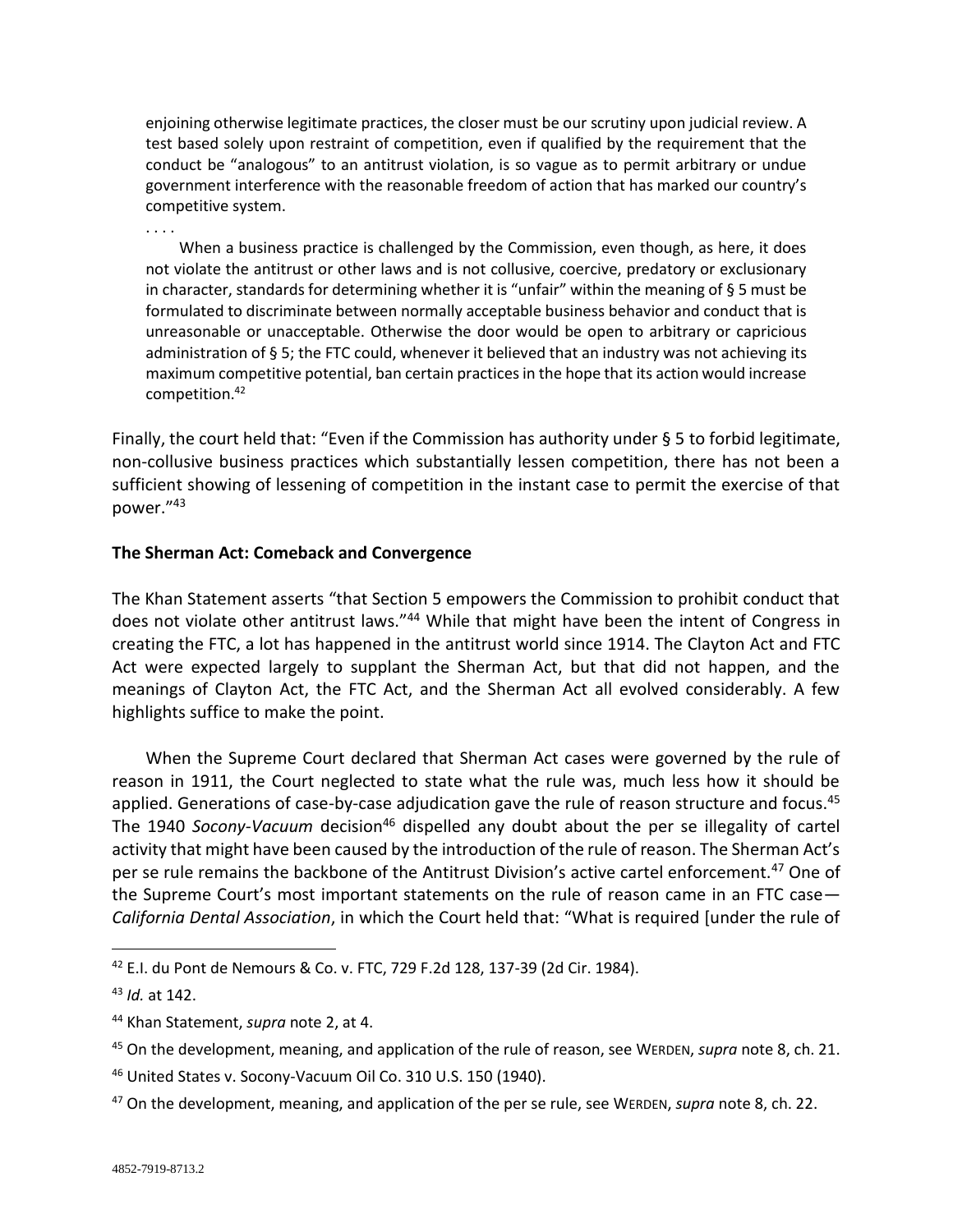reason] is an enquiry meet for the case, looking to the circumstances, details, and logic of a restraint."<sup>48</sup> The rule of reason now provides all the flexibility the FTC requires.

The specific prohibitions in the original Clayton Act are no longer interpreted to be more restrictive than the Sherman Act.<sup>49</sup> No hint of different standards under the Sherman and Clayton Acts was visible in 1984 when the Supreme Court last reached the merits of a tying case; the Court applied the Sherman Act while relying on the Clayton Act's legislative history.<sup>50</sup> Judge (now Justice) Stephen Breyer later set out the same conditions for a tying violation under Section 1 and Section 3,<sup>51</sup> and Judge Richard Posner held that same market power requirement applied to per se illegal tying under both Section 1 and Section 3.<sup>52</sup> A few years ago, the Tenth Circuit declared that the Section 1 and Section 3 tying standards were "identical."<sup>53</sup> Much the same is true for exclusive dealing. In 1984 Judge Posner declared that Sherman Act standards applied to all exclusive dealing claims,<sup>54</sup> and the Ninth Circuit applied Sherman Act standards to exclusive dealing in 1997.<sup>55</sup>

Convergence between FTC Act and Sherman Act standards also can be seen in cases involving unilateral conduct. In *McWane* the Eleventh Circuit declared that the monopolization offense has the same elements under Section 5 of the FTC Act and Section 2 of the Sherman Act.<sup>56</sup> The Eleventh Circuit endorsed the low bar for monopoly maintenance cases set by D.C. Circuit's *en banc Microsoft* opinion. The *Microsoft* court held that it was sufficient for the government to

<sup>51</sup> Grappone, Inc. v. Subaru of N.E., Inc. 858 F.2d 792, 794 (1st Cir. 1988).

<sup>52</sup> Sheridan v. Marathon Petroleum Co. LLC. 530 F.3d 590, 595-96 (7th Cir. 2008).

<sup>53</sup> Suture Express, Inc. v. Owens & Minor Distrib., Inc. 851 F.3d 1029, 1045 (10th Cir. 2017).

<sup>55</sup> Omega Envtl., Inc. v. Gilbarco, Inc. 127 F.3d 1157 (9th Cir. 1997).

<sup>48</sup> Cal. Dental Ass'n v. FTC, 526 U.S. 756, 781 (1999).

<sup>&</sup>lt;sup>49</sup> The original provisions of the Clayton Act relating to price discrimination and acquisitions were amended by the Robinson-Patman Act in 1936 and the Cellar-Kefauver Act in 1950.

<sup>&</sup>lt;sup>50</sup> Jefferson Parish Hosp. Dist. No. 2 v. Hyde, 466 U.S. 2 (1984). The Supreme Court previously declared that Section 3 prohibited tying if "the seller enjoys a monopolistic position in the market for the 'tying' product, or if a substantial volume of commerce in the 'tied' product is restrained," whereas a Section 1 tying violation required that "both conditions are met." Times-Picayune Publ'g Co. v. United States, 345 U.S. 594, 608-09 (1953).

<sup>54</sup> Roland Mach. Co. v. Dresser Indus., Inc. 749 F.2d 380, 393 (7th Cir. 1984). The Supreme Court previously held that Congress did not intend "the same tests of detriment to the public interest as [the Sherman Act] had been interpreted as requiring," and that the Section 3 standard for exclusive dealing was "satisfied by proof that competition has been foreclosed in a substantial share of the" relevant market, even absent evidence of a demonstrable anticompetitive effect. Standard Oil Co. of Cal. v. United States. 337 U.S. 293, 312, 314 (1949).

<sup>56</sup> McWane, Inc. v. FTC, 783 F.3d 814, 828 (11th Cir. 2015). The FTC's appeal brief stated the elements for a Section 2 violation, although the FTC decided the case under Section 5. The court might have understood the FTC to argue that the elements were the same. Brief of the Federal Trade Commission, McWane, Inc. v. FTC, at 22, https://www.ftc.gov/system/files/documents/cases/140829mcwanebrief.pdf.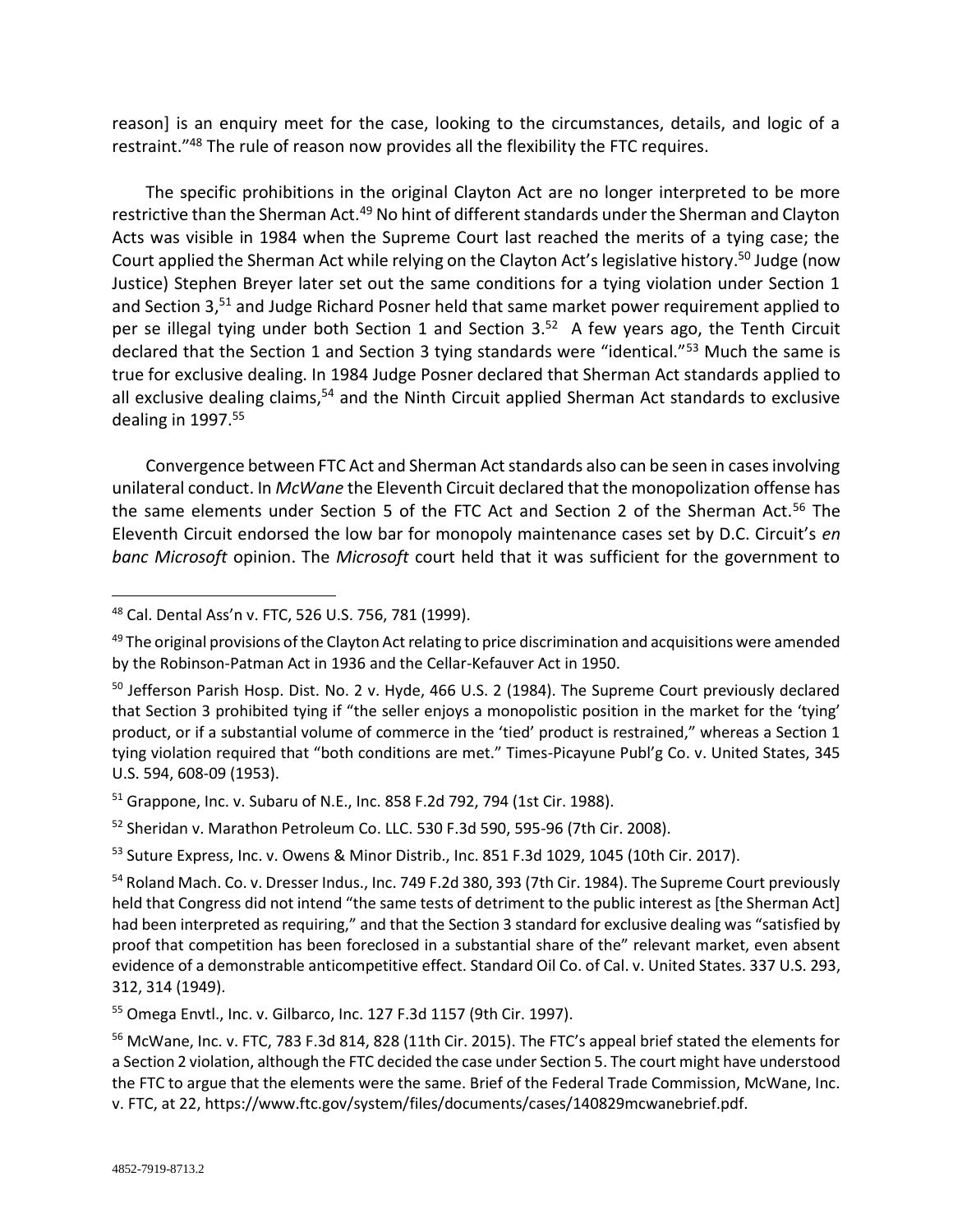prove that the targets of Microsoft's exclusionary tactics "reasonably constituted nascent threats at the time Microsoft engaged in the anticompetitive conduct" and that the "the exclusion of nascent threats is the type of conduct that is reasonably capable of contributing significantly to a defendant's continued monopoly power."<sup>57</sup> Thus, the monopoly maintenance offense under Section 2 incorporates the incipiency concept.

Professor Herbert Hovenkamp explained that

The word "incipient" generally means something such as "starting to manifest itself." The term is useful in antitrust analysis if it is limited to situations where monopoly or collusion really is in prospect and the tribunal is in a position to solve the problem. That is, it should function something like the "dangerous probability of success" requirement in the law of attempt to monopolize.<sup>58</sup>

The elements of the Section 2 offense of attempt to monopolize are "proof of a dangerous probability that [the conduct at issue] would monopolize a particular market and specific intent to monopolize."<sup>59</sup> Thus, the attempt to monopolize offence under Section 2 also incorporates the incipiency concept.

#### **The Next Few Years**

When Chair Khan uses the unfair methods of competition prohibition of Section 5, she will face constraints. As Justice Brandeis declared in an early FTC Act case, "The [FTC] act was certainly not intended to fetter free and fair competition as commonly understood and practiced by honorable opponents in trade."<sup>60</sup> And in 1984 the FTC itself commented that: "While Section 5 may empower the Commission to pursue those activities which offend the 'basic policies' of the antitrust laws we do not believe that power should be used to reshape those policies when they have been clearly expressed and circumscribed."<sup>61</sup>

<sup>57</sup> United States v. Microsoft Corp, 253 F.3d 34, 79 (D.C. Cir. 2001).

<sup>58</sup> Hovenkamp, *supra* note 35, at 880 (2010). Decades earlier, the FTC similarly had held:

The proscription against attempted monopolization in Section 2 of the Sherman Act does not require a showing of monopoly power or injury to competition—a dangerous probability is sufficient. We do not believe this standard should be changed when a case is brought under Section 5. To distinguish between an attempt to monopolize and an incipient attempt on the basis of potential market power is to engage in such fine distinctions as to challenge the legal philosopher let alone the competitor trying to conform its conduct to the law. If the conduct at issue here cannot reach the early threshold of doubt under the Sherman Act, we will not condemn it under the Federal Trade Commission Act.

Gen. Foods Corp., 103 F.T.C. 204, 366 (1984).

<sup>59</sup> Spectrum Sports, Inc. v. McQuillan, 506 U.S. 447, 459 (1993).

<sup>60</sup> FTC v. Gratz, 253 U.S. 421, 427-28 (1922) (Brandeis, J. dissenting).

<sup>61</sup> *General Foods*, 103 F.T.C. at 365.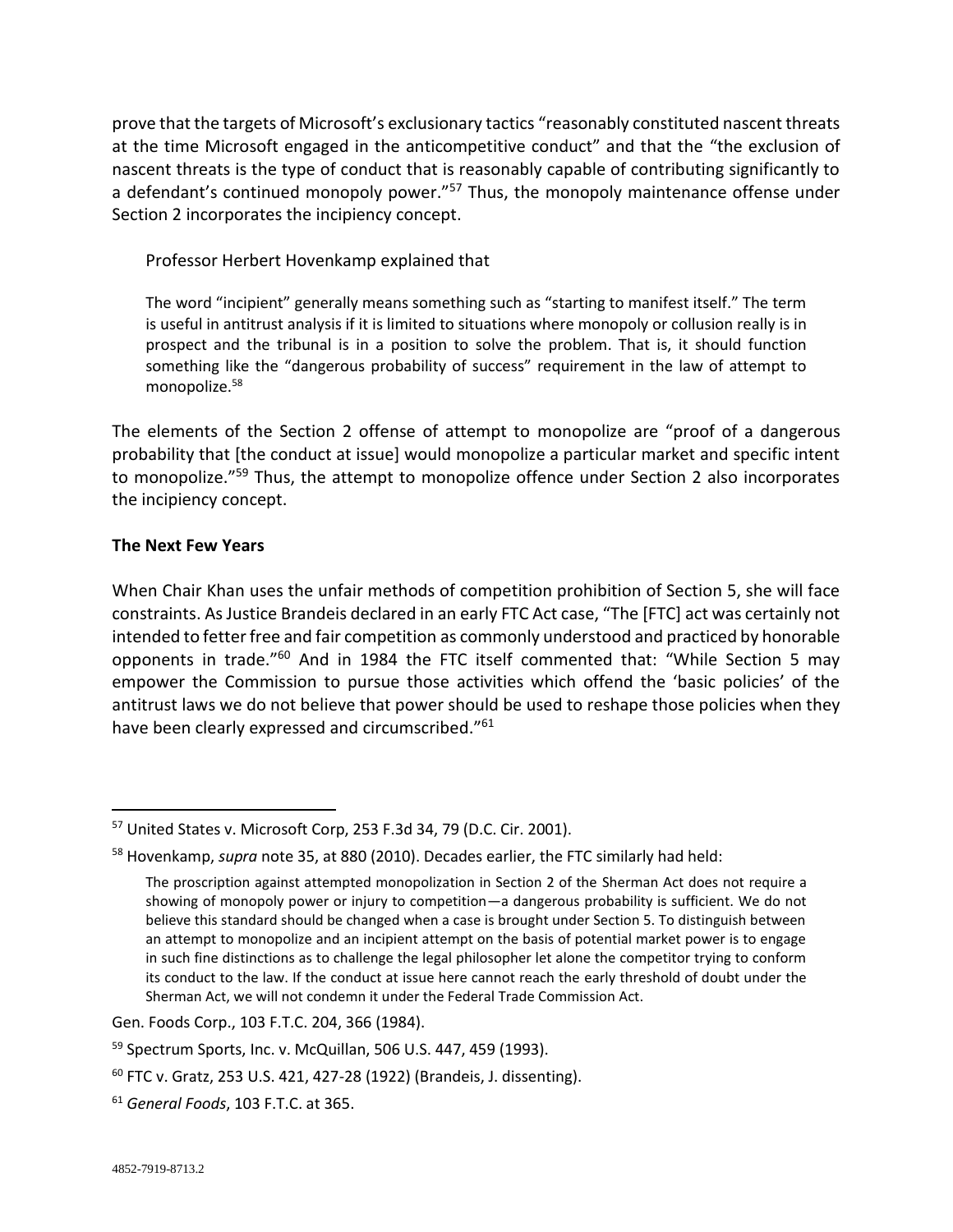The incipiency concept does not dispense with proof of anticompetitive effects; it merely changes the nature of the proof by making the analysis forward looking and thus predictive.<sup>62</sup> The incipiency concept does not mean the mere possibility of anticompetitive effects suffices, so the best the FTC can hope for in the application of Section 5 of the FTC Act is adoption of the "reasonable probability" standard of Section 7 of Clayton Act. Chair Khan will have accomplished a great deal if she can get courts to hold that the FTC need not prove that anticompetitive effects are more likely than not.

Prior to her nomination to the FTC, Khan and FTC Commissioner Chopra published an article advocating a rulemaking on unfair methods of competition. $63$  In confirming the power of the FTC to promulgate binding substantive rules, however, the D.C. Circuit warned that: "The Commission is hardly free to write its own law of consumer protection and antitrust since the statutory standard which the rules may define with greater particularity is a legal standard."<sup>64</sup> A rulemaking on unfair methods of competition should conclude that the question asked by the Sherman Act's rule of reason is the determinative issue as to whether the Commission should prohibit a practice as an unfair methods of competition.

In an earlier article, Khan also had suggested that the FTC could use its rulemaking power to preclude the owners of Internet platforms from doing business on their own platforms.<sup>65</sup> Based on her work on the October 2020 report issued by the House Subcommittee on Antitrust, Commercial and Administrative Law,<sup>66</sup> she might be contemplating a rulemaking to declare selfpreferencing an unfair method of competition when done by a dominant Internet platform. The fundamental problem the FTC would confront is that no two of the potentially dominant platforms are alike. What self-preferencing means differs across platforms, as does its impact, so any self-preferencing remedies should be the product of adjudicative proceedings examining the particular facts of each affected platform and each prohibited form of self-preferencing.

Chair Khan should proceed expeditiously but also cautiously. The Supreme Court likely would be unanimous in holding that harm to competition must be what makes a practice an unfair

<sup>62</sup> *See* Richard M. Steuer, *Incipiency*, 31 LOYOLA CONSUMER L. REV. 155, 169 (2019) ("The incipiency doctrine does not alter the degree to which a merger or practice ultimately must be harmful to competition in order to be unacceptable; rather the doctrine extends the time horizon for assessing anticompetitive harm.").

<sup>63</sup> Rohit Chopra & Lina M. Khan, *The Case for "Unfair Methods of Competition" Rulemaking*, 87 U. CHI. L. REV. 357 (2020).

<sup>64</sup> Nat'l Petroleum Refiners Ass'n v. FTC, 482 F.2d 672, 678, 693 (D.C. Cir. 1973).

<sup>65</sup> Lina M. Khan, *The Separation of Platforms and Commerce*, 119 COLUM. L. REV. 973, 1083 (2019). President Biden's Executive Order on Promoting Competition in the American Economy encouraged the FTC to exercise rulemaking authority concerning, among other things, "unfair competition in major Internet marketplaces." Exec. Order No. 14,036, § 5(h)(iv), 86 Fed. Reg. 36,987, 36,992 (July 9, 2021).

<sup>&</sup>lt;sup>66</sup> Investigation of Competition in Digital Markets, Subcommittee on Antitrust, Commercial and Administrative Law, House Committee on the Judiciary (2020), https://judiciary.house.gov/uploadedfiles/ competition\_in\_digital\_markets.pdf.